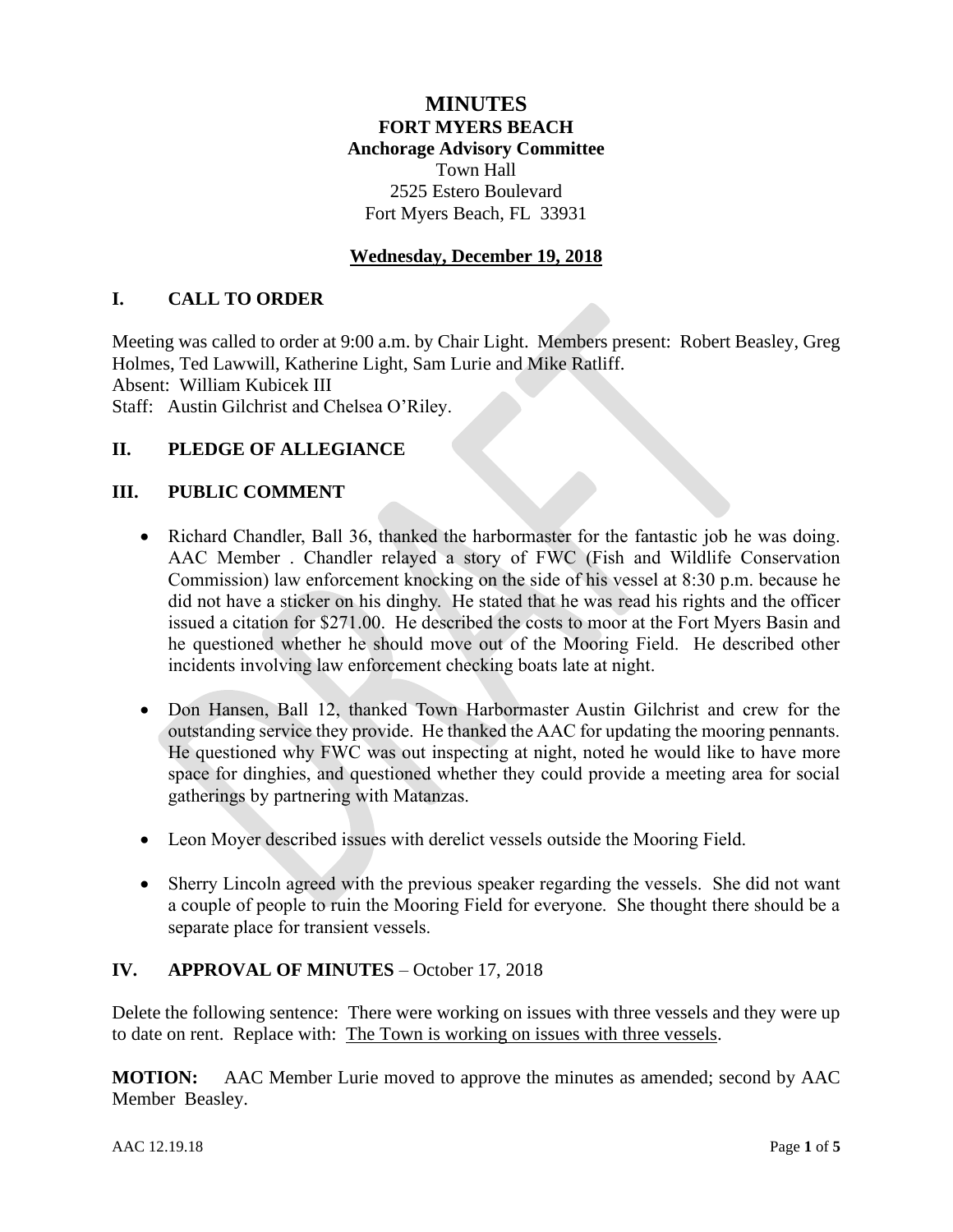#### **VOTE:** Motion passed unanimously.

#### **V. MOORING FIELD AND STAFF REPORT**

Harbormaster Gilchrist reported that the front field was sold out and they were starting to fill up the back field. He stated that crab traps were dropped in the Mooring Field. FWC removed traps in violation of the waterways, but they did not remove the traps in the Mooring Field. He questioned allowing vessels to cut through the Mooring Field, drop crab traps or commercially fish in the Mooring Field. Chair Light indicated that it had not come up before. AAC Member Beasley thought it may be a state issue. Chair Light questioned how to enforce boats cutting through. Harbormaster Gilchrist described liability and safety issues. He indicated that FWC was the enforcement branch of the state and they declined to enforce cutting through and dropping crab traps in the Mooring Field. Chair Light commented that it should be easy to regulate crab traps but would be difficult to regulate people cutting through. AAC Member . Lurie suggested sending an email to FWC regarding enforcing crab traps. Consensus was reached to prohibit crab traps. AAC Member Ratliff commented that they needed to get a definite answer from FWC regarding their enforcement policy concerning buffer zones and the Mooring Field.

**MOTION:** AAC Member Lawwill moved to direct staff to research how to ban crab traps in the Mooring Field and get it in writing; second by AAC Member Lurie. **VOTE:** Motion passed unanimously.

Harbormaster Gilchrist commented that they were starting to choose 10 people for the liveaboard program. Chair Light stated that the program no longer existed. AAC Member Ratliff described the history of the program and how it was phased out. AAC Member Beasley agreed with AAC Member Ratliff's description. Public Works Manager O'Riley stated that it was very clear in the submerged land lease that they were allowed to have 10 liveaboards. Chair Light questioned whether they checked with the state. AAC Member Holmes commented that the state may allow liveaboards, but the Town was not required to. AAC Member Lawwill stated that the issue was addressed in the Harbor Management Plan. Staff will review the plan and get back to them. AAC Member Ratliff noted that the state did not allow liveaboards in a Mooring Field with a submerged land lease. The state made an exception for the Mooring Field with the understanding that they would phase out liveaboards through attrition.

AAC Member Ratliff questioned whether they were interested in allowing liveaboards. Chair Light replied that they had to be in compliance with the land lease and the agreement with the state.

Chair Light questioned the status of the dinghy permit. Manager O'Riley replied that they were using the edited version and the program was in effect. She will provide a copy of the documentation. Harbormaster Gilchrist noted they had 51 registered dinghies.

Chair Light requested an update reagrding the missing shoal sign. Harbormaster Gilchrist responded that the sign was on order and he was waiting for clarificiaton regarding ownership of the sign.

Chair Light questioned whether the proposed rate change had been discussed. Staff replied that the rate had not changed but they did reimburse one person for an emergency situation. He stated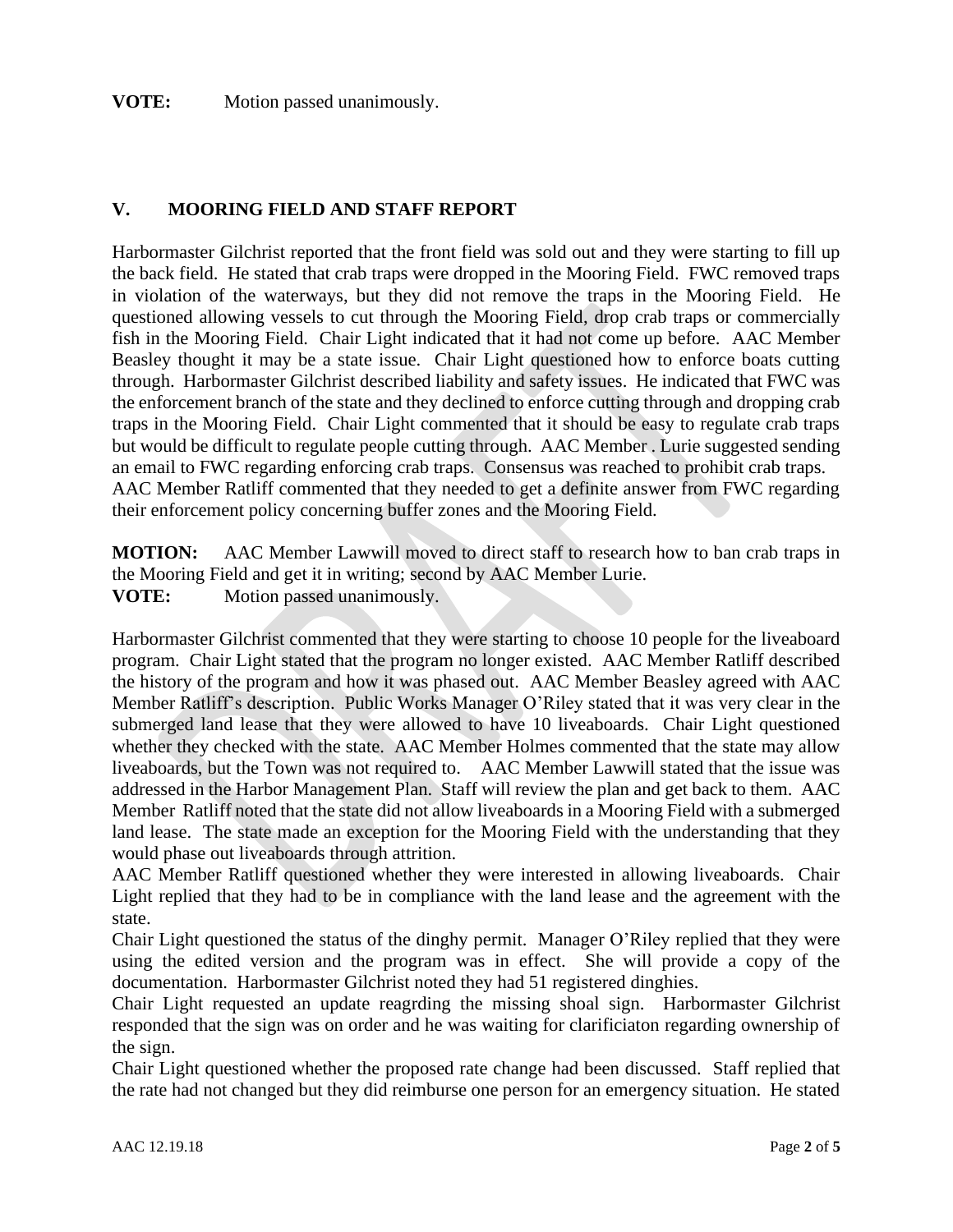that they did not have the rate change discussion with Matanzas Inn. AAC Member Lurie indicated that he did mention the change to Council. Manager O'Riley stated that Council voted to adjust all fees to include the new half-cent sales tax. She suggested that it would be clearer to state just the fees plus the sales tax. AAC Member Beasley noted that it would be easier to keep the fees separate since the tax would change in the future. AAC Member Lurie supported including the tax in the fee even if they had to increase the fee a couple of dollars. Manager O'Riley noted that Matanzas agreed with a flat fee plus tax. She described a new point of sale system that would make the process easier. Discussion was held regarding restructuring the fee and taxes.

**MOTION:** AAC Member Lurie moved to keep the base rate excluding tax and add on the current sales tax rate; second by AAC Member Beasley. **VOTE:** Motion passed unanimously.

Manager O'Riley provided information regarding providing upland services in-house. AAC Member Lawwill stated that his goal was to obtain a base number on what the Mooring Field cost the Town including external costs and compare those figures to what it would cost the Town to provide upland services. He proposed that they select someone to work with Town staff to figure out where they stood before proposing any plan.

**MOTION:** AAC Member Beasley moved to designate AAC Member Lawwill to assist Town staff; second by AAC Member Holmes.

**VOTE:** Motion passed unanimously.

Chair Light clarified figures in the report. Manager O'Riley offered to go over the figures individually, and noted the revised advertisement was included in their packet.

# **VI. MAINTENANCE**

Harbormaster Gilchrist reported that all but four new pennant lines were installed and the field was open for service. He noted that Ball #9 had to be replaced and three balls had the mooring coming through the ball but they had new pennants. He scheduled an inspection dive for next week. He noted they were waiting until after season to reconstruct the dinghy.

# **VII. MOORING FIELD WELCOME PACKET**

Chair Light reviewed updated information in the letter. Harbormaster Gilchrist will present the changes to Matanzas Inn and noted that new graphics were in progress.

# **VIII. CRUISERS' APPRECIATION DAY**

Chair Light will update the brochure and letter before the next meeting. AAC Member Lurie will check on the menu in January or February.

# **IX. COUNCIL LIAISON ITEMS & REPORT** – remove from agenda

# **X. MEMBERS ITEMS & REPORTS**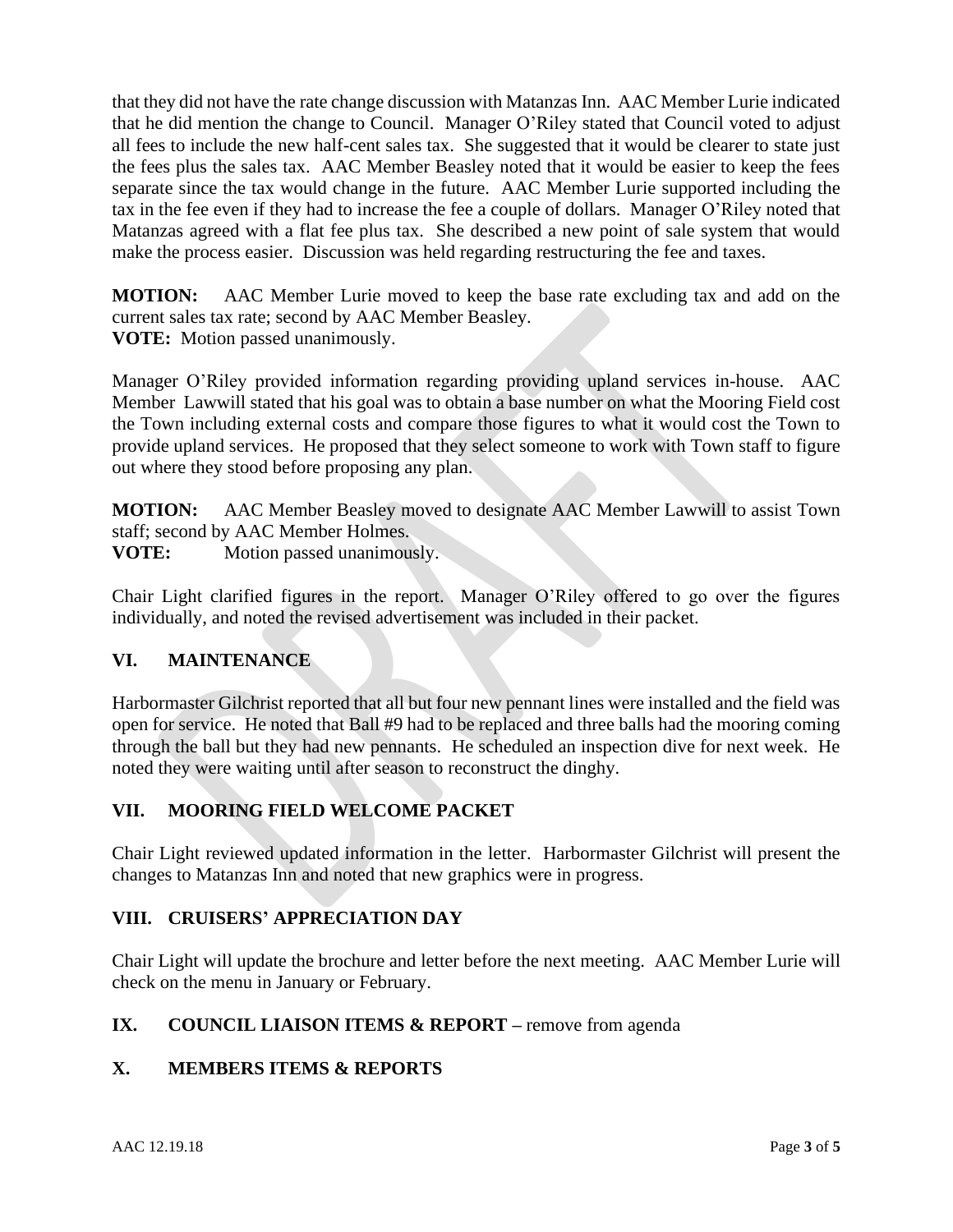AAC Member Lurie attended the Town Council meeting on November 19, 2018 and read Chair Light's report on their priorities and current activities. Chair Light expressed frustration regarding receiving only a week's notice to prepare a report for Council. She thanked AAC Member Lurie for presenting the report.

AAC Member Ratliff questioned the designation status for the Mooring Field. He noted the sooner they accomplished that goal the better.

AAC Member Lawwill questioned complaints of derelict vessels in the Mooring Field. Harbormaster Gilchrist noted that FWC had two open cases to remove the vessels. He described the WCIND (West Coast Inland Navigational District) program to monitor derelict vessels and he noted that it was a three-month process. He stated there were no derelict vessels in the Mooring Field.

AAC Member Lurie questioned why FWC was conducting routine inspections after hours. He stated it was dangerous and unnecessary.

# **XI. PUBLIC COMMENT**

- Richard Chandler was grandfathered into the liveable program but left due to issues with Salty Sam's. He Chandler indicated that normally 10-13 vessels stayed through the summer. He thanked the AAC and Harbormaster Gilchrist. He shared the brochure from Fort Myers.
- Sherry Lincoln discussed keeping restroom facilities open 24 hours a day by providing a code for the Mooring Field. She suggested utilizing Facebook as a communication tool.
- Don Hansen expressed appreciation for Penny, Patty and Polly at Matanzas Inn and Harbormaster Gilchrist.
- Leon Moyer did not find regulations regarding the Mooring Field and crab pots. He addressed enforcing the Town's noise ordinance in the field. He contacted Commissioner Kiker regarding a floating dock at Bowditch and Jesse Lavender from Lee County Parks and Recreation was directed to count boats that used the dock before making a decision.
- Penny Gardner from Matanzas Inn explained why the restroom hours were 8:00 a.m. to 9:00 p.m.
- Chair Light noted that the issue had to be brought up with Town Council.

# **XII. SET AGENDA FOR NEXT MEETING**

Remove Council Liaison Items, add costs with potential upland service changes and change of rates for extended stays.

Harbormaster Gilchrist will try to schedule an FWC representative to speak at their next meeting. He will provide an update from Mark Kincaid regarding the Mooring Field designation.

AAC Member Beasley requested an excused absence for the next meeting.

# **XIII. ADJOURNMENT**